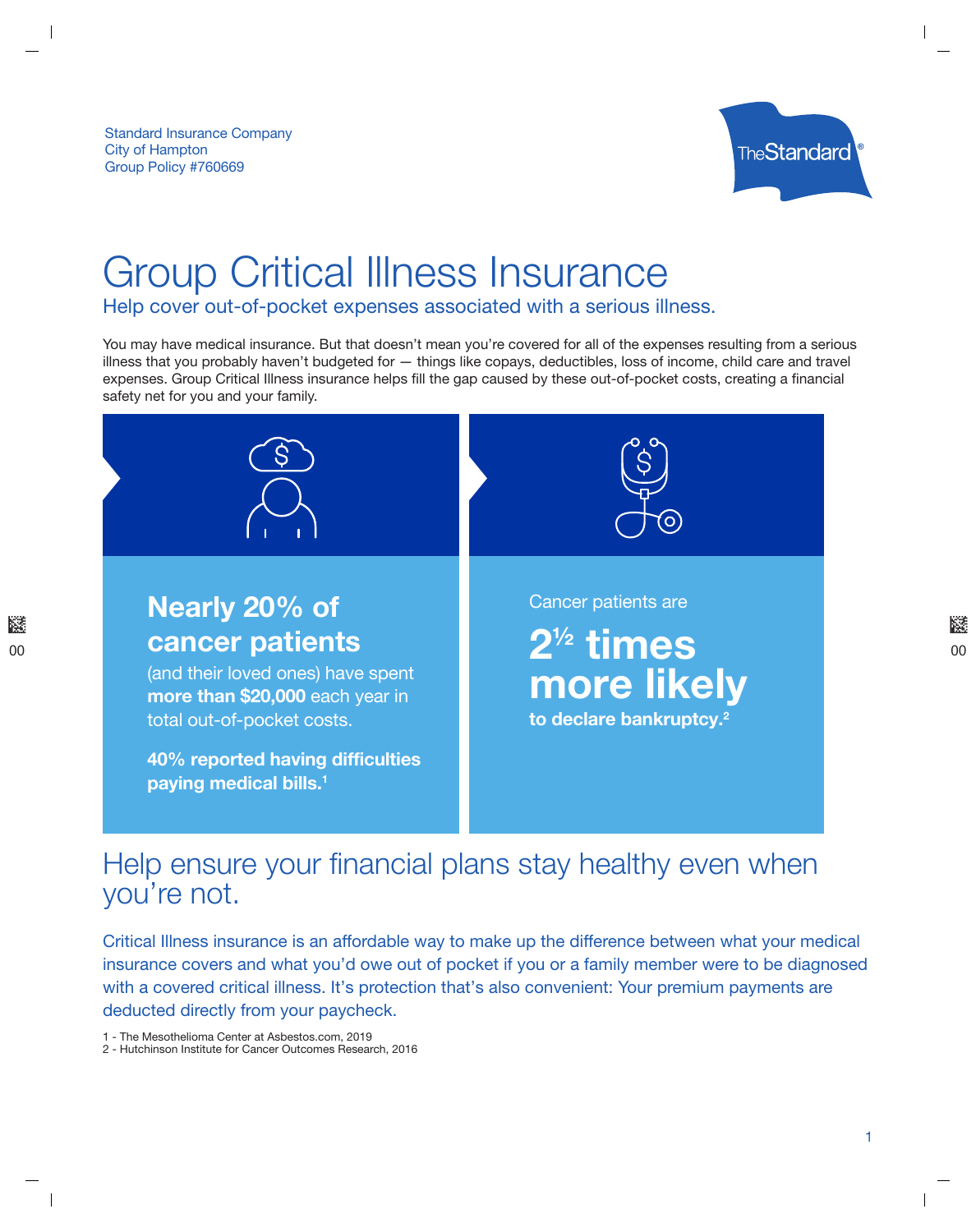# An Extra Layer of Protection

Critical Illness insurance can make a big difference in your ability to pay out-ofpocket expenses associated with a serious illness. It pays a lump-sum benefit directly to you upon diagnosis of a covered illness, regardless of your treatment costs or what's covered by your medical insurance. Elect coverage in \$5,000 increments between \$5,000 and \$30,000.

### With Critical Illness insurance, you can:

- Update your coverage as needed. As your life circumstances change, increase or decrease your coverage, in accordance with your employer's plan.
- Take it with you. If you leave your job, you can take your coverage with you.
- Pick and choose how to spend your benefit. Spend your lump-sum benefit however you want.
- Protect your loved ones. Cover your spouse up to \$30,000, as long as it's not more than your benefit amount. Your kids are automatically covered at 50 percent of the amount elected for yourself for the same critical illnesses that you are. Kids are also covered for 21 additional childhood diseases. including cystic fibrosis, Down syndrome, muscular dystrophy, spina bifida and cerebral palsy.
- Access a Health Advocate. Additional services available through Health Advocate, include access to specialists for a second opinion upon approval of a covered claim.
- Receive a benefit for taking care of your health. You and your covered loved ones receive a Health Maintenance Screening benefit of \$75 once per calendar year when visiting the doctor for a covered wellness screening, which may include a novel infectious disease test (including COVID-19) or a mammogram — that typically cost you nothing under your medical insurance.
- Receive additional benefits. If you are diagnosed with a covered illness again after a treatment-free period of 6 months, you will receive 100 percent of the original benefit amount. If you are diagnosed with a different and subsequent covered illness after the diagnosis of the first critical illness, you will receive an additional Critical Illness insurance benefit.

Chances are good that a family member, friend or colleague of yours has endured a critical illness. You may have even seen that person struggle to pay the bills. Think of Critical Illness insurance as financial peace of mind, so you don't have to choose between paying for medical bills and helping send your daughter to the college of her dreams.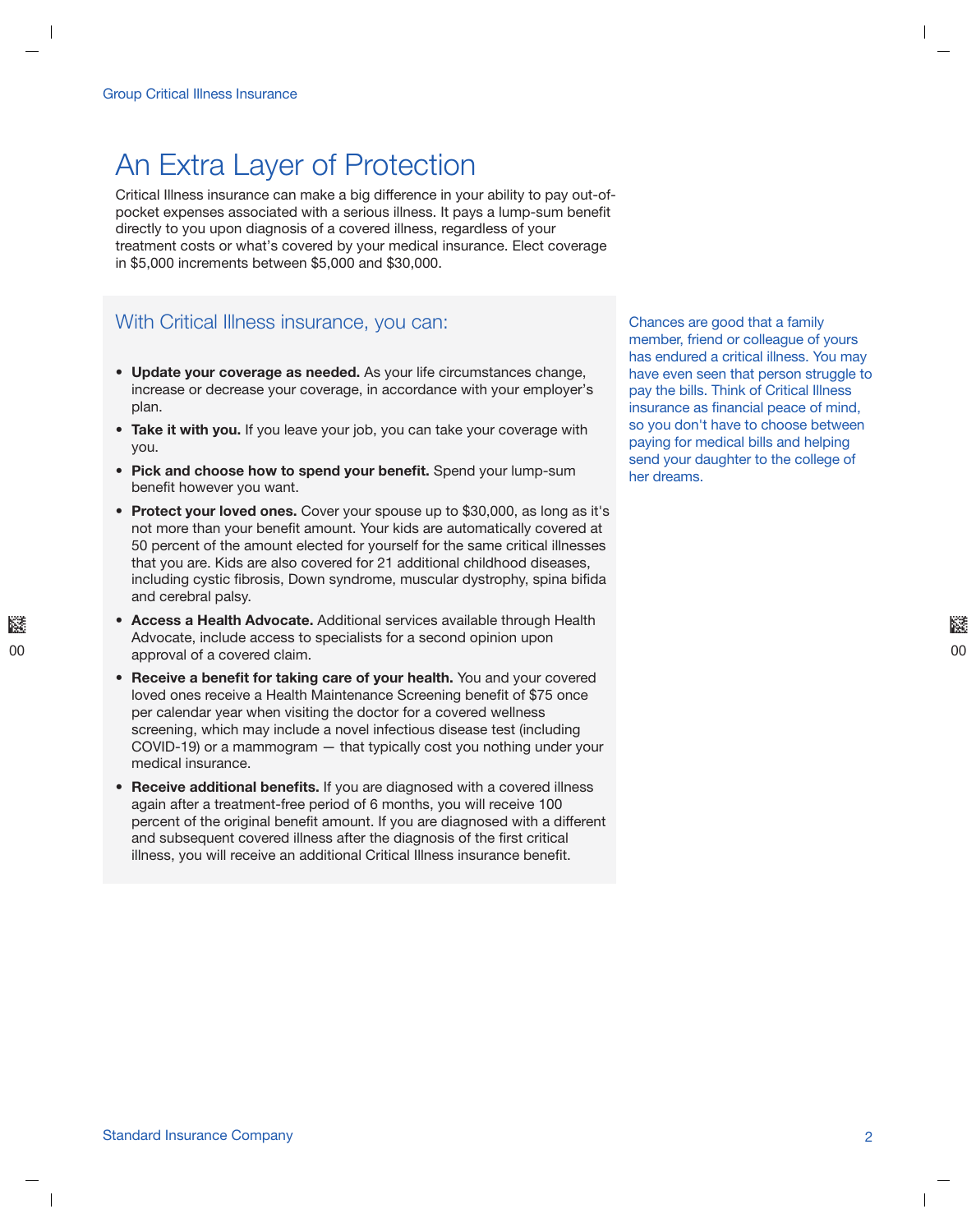# Here's how it works:

John has \$15,000 of Critical Illness insurance coverage. He makes an appointment with his doctor after feeling off for the past few weeks. Diagnosis: cancer, with a good prognosis but a long road ahead. Within days of making a claim, John receives his Critical Illness insurance benefit paid directly to him. As John undergoes intensive treatment over the next few months, he can use the benefit for any purpose, including to pay for things that his medical insurance does not cover. Things like the deductible, copays, child care, certain medications, time away from work, alternative treatments and a special diet.

## **SAMPLE OUT-OF-POCKET EXPENSES**

|                                  | Medical insurance deductible\$1,300     |  |
|----------------------------------|-----------------------------------------|--|
| Out-of-pocket expenses           |                                         |  |
|                                  | over the course of six months\$5,000    |  |
|                                  |                                         |  |
| Alternative treatments and diets | not covered by medical plan\$4,500      |  |
|                                  | TOTAL OUT-OF-POCKET EXPENSES\$15,300    |  |
|                                  | <b>CRITICAL ILLNESS BENEFIT\$15,000</b> |  |
|                                  |                                         |  |

Costs are hypothetical. Actual costs will vary by state, cancer type, stage at diagnosis, treatments received and personal factors.

Critical Illness insurance can make a big difference in your ability to pay out-ofpocket expenses associated with a serious illness that are not covered by medical insurance.

### **Covered Conditions**

#### **Receive 100 percent of** your coverage amount for:

- Heart attack
- Stroke
- $\bullet$  Cancer
- End stage renal (kidney) failure
- Major organ failure
- Coma
- Paralysis of two or more limbs
- Loss of sight
- Occupational HIV
- Occupational hepatitis
- ALS (Lou Gehrig's disease)
- Advanced Alzheimer's disease
- Advanced Multiple sclerosis
- Advanced Parkinson's disease
- Benign brain tumor
- Bone marrow transplant
- Loss of hearing
- Loss of speech

#### **Receive 25 percent of** your coverage amount for:

- Severe coronary artery disease with recommendation for bypass surgery
- Carcinoma in situ (cancer that has not metastasized)

Diagnosis and recommendation must occur after your coverage becomes effective.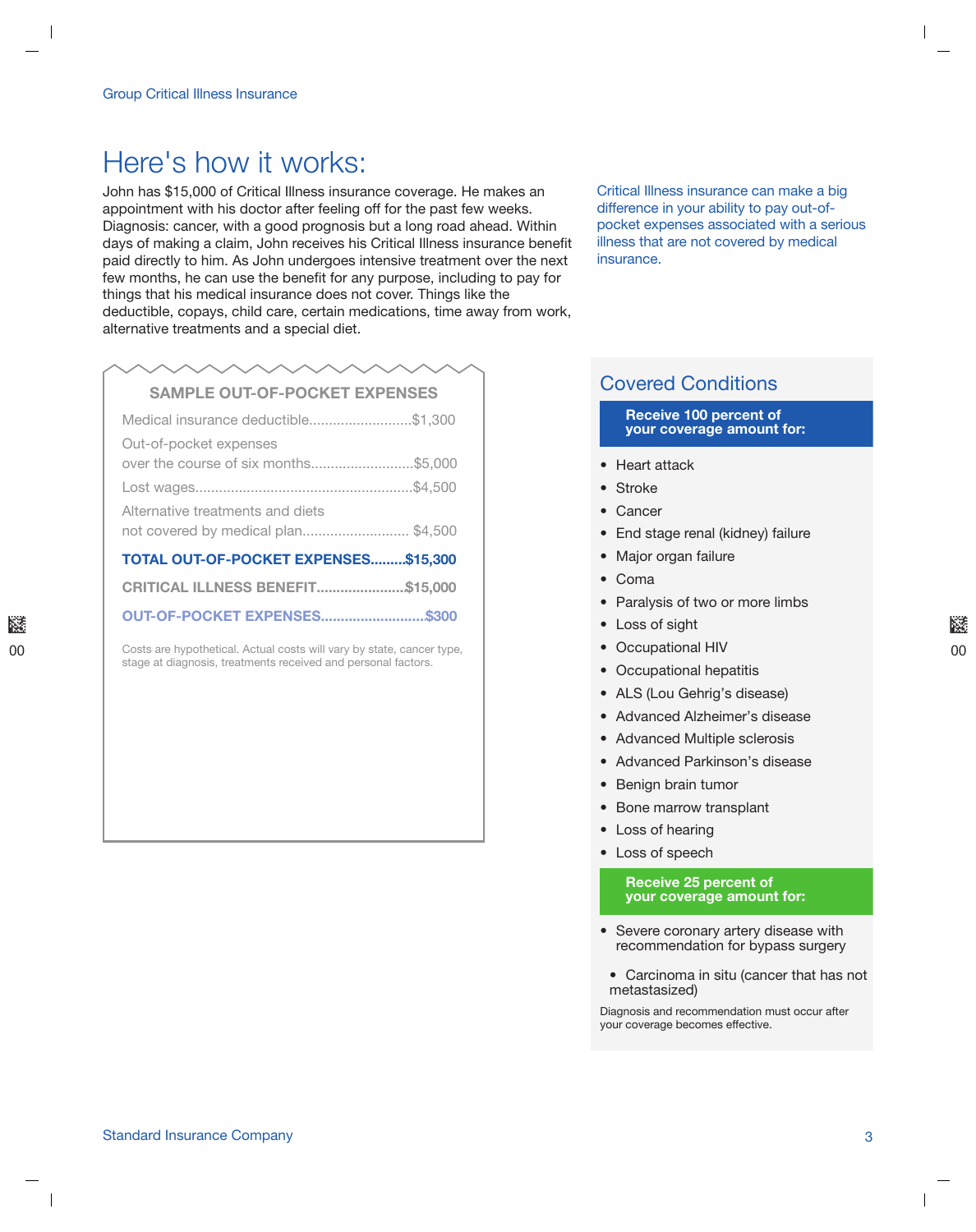# **Affordable Group Rates**

Because you'll be buying this insurance through City of Hampton, you'll have access to affordable group rates. You'll also have the convenience of having your premium deducted directly from your paycheck.

| Coverage for                   | <b>Coverage Amount</b>                                                                                 |
|--------------------------------|--------------------------------------------------------------------------------------------------------|
| You                            | \$5,000-\$30,000 in increments<br>of \$5,000                                                           |
| Your spouse                    | \$5,000-\$30,000 in increments<br>of \$5,000, as long as it's not<br>more than your coverage<br>amount |
| Your child(ren) through age 25 | Automatically covered at 50%<br>of your coverage amount                                                |

See the Important Details section for more information, including requirements, exclusions, age reductions and definitions.

The semimonthly premiums you would pay for Critical Illness insurance benefits are below.

| <b>Employee Semimonthly Attained Age Premiums</b> |                     |           |           |           |         |         |
|---------------------------------------------------|---------------------|-----------|-----------|-----------|---------|---------|
| Coverage<br><b>Amount</b>                         | <b>Employee Age</b> |           |           |           |         |         |
|                                                   | $18-29$             | $30 - 39$ | $40 - 49$ | $50 - 59$ | 60-69   | $70+$   |
| \$5,000                                           | \$0.93              | \$1.33    | \$2.58    | \$5.20    | \$9.50  | \$16.65 |
| \$10,000                                          | \$1.85              | \$2.65    | \$5.15    | \$10.40   | \$19.00 | \$33.30 |
| \$15,000                                          | \$2.78              | \$3.98    | \$7.73    | \$15.60   | \$28.50 | \$49.95 |
| \$20,000                                          | \$3.70              | \$5.30    | \$10.30   | \$20.80   | \$38.00 | \$66,60 |
| \$25,000                                          | \$4.63              | \$6.63    | \$12.88   | \$26.00   | \$47.50 | \$83.25 |
| \$30,000                                          | \$5.55              | \$7.95    | \$15.45   | \$31.20   | \$57.00 | \$99.90 |

| <b>Spouse Semimonthly Attained Age Premiums</b> |                     |           |           |           |         |         |
|-------------------------------------------------|---------------------|-----------|-----------|-----------|---------|---------|
| Coverage<br>Amount                              | <b>Employee Age</b> |           |           |           |         |         |
|                                                 | $18 - 29$           | $30 - 39$ | $40 - 49$ | $50 - 59$ | 60-69   | $70+$   |
| \$5,000                                         | \$0.93              | \$1.33    | \$2.58    | \$5.20    | \$9.50  | \$16.65 |
| \$10,000                                        | \$1.85              | \$2.65    | \$5.15    | \$10.40   | \$19.00 | \$33.30 |
| \$15,000                                        | \$2.78              | \$3.98    | \$7.73    | \$15.60   | \$28.50 | \$49.95 |
| \$20,000                                        | \$3.70              | \$5.30    | \$10.30   | \$20.80   | \$38.00 | \$66.60 |
| \$25,000                                        | \$4.63              | \$6.63    | \$12.88   | \$26.00   | \$47.50 | \$83.25 |
| \$30,000                                        | \$5.55              | \$7.95    | \$15.45   | \$31.20   | \$57.00 | \$99.90 |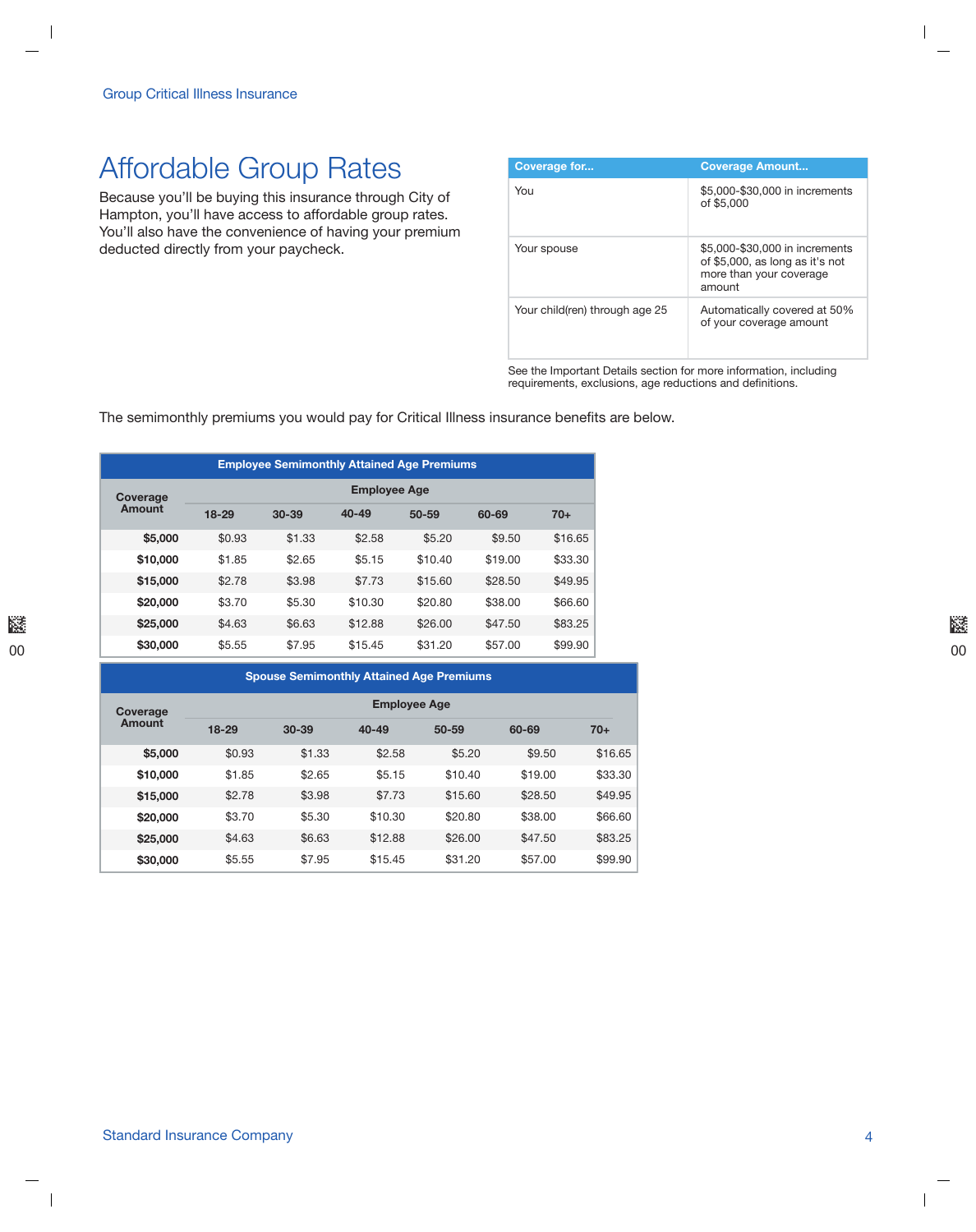### **Important Details** Here's where you'll find the nitty-gritty details about Critical Illness Insurance.

### **Portability**

This coverage is portable. That means that you may be able to continue your coverage through direct bill if your employment ends, the group policy terminates or your insurance ends because you no longer meet the eligibility requirements.

### **Eligibility Requirements**

To be eligible for this coverage, you must be 18 years old or older, a regular employee of City of Hampton, actively working in the United States at least 30 hours per week and a citizen or resident of the United States. Temporary and seasonal employees, full-time members of the armed forces, leased employees and independent contractors are not eligible.

You can choose to cover your spouse, 18 years old or older, a person to whom you are legally married. You can also cover your child(ren) from birth through age 25. Your child(ren) cannot be insured by more than one employee. Your spouse or child(ren) must not be full-time member(s) of the armed forces. You cannot be insured as both an individual and a dependent.

A minimum number of eligible employees must apply and qualify for the proposed plan before Critical Illness insurance coverage can become effective.

### **Your Effective Date**

You must satisfy the eligibility requirements listed above, serve an eligibility waiting period, agree to pay premium and be actively at work (able to perform all normal duties of your job) on the day before the scheduled effective date of insurance.

If you are not actively at work on the day before the scheduled effective date of insurance, your insurance will not become effective until the day after you complete one full day of active work as an eligible employee.

Please contact your human resources representative or plan administrator for more information regarding the requirements that must be satisfied for your insurance to become effective.

### **Annual Open Enrollment**

You may enroll for coverage for you and your spouse up to the maximum amount if you enroll within 31 days after becoming eligible. However, if you do not enroll during this period or want to increase your coverage up to the maximum amount, you may do so during your employer's annual open enrollment period.

#### **Reoccurrence Benefit**

If you or your dependents receive a benefit for a covered critical illness and are later diagnosed with the same critical illness, a one-time reoccurrence benefit will be paid if you or your dependents have:

- Been continuously insured under the group policy between the initial and subsequent diagnosis or recommendation
- Served a 6-month treatment-free period in connection with the critical illness during which you or your dependents did not:
	- Consult a physician or other licensed medical professional
	- Receive medical treatment, services or advice
	- Undergo diagnostic procedures, including self-administered procedures
	- Take prescribed drugs or medications

#### **Exclusions**

Benefits are not payable if a critical illness is caused or contributed to by any of the following:

- War or any act of war
- Attempted suicide or other intentionally self-inflicted injury, while sane or insane
- Committing or attempting to commit an assault, felony or act of terrorism
- Active participation in a violent disorder or riot
- The voluntary use or consumption of any poison, chemical compound, drug or alcohol in excess of the legal limit in the state the critical illness occurred, unless used or consumed according to the directions of a physician
- Elective surgery or other procedure which:
	- Does not promote the proper function of your or your dependent's body or prevent or treat sickness or injury
	- Is directed at improving your or your dependent's  $\sim$ appearance, unless such surgery or procedure is necessary to correct a deformity resulting from a congenital abnormality or disfigurement

Note: This exclusion will not apply to a critical illness caused or contributed to by your or your dependent's donation of an organ or tissue.

#### **When Your Insurance Ends**

Your insurance ends if you notify your employer or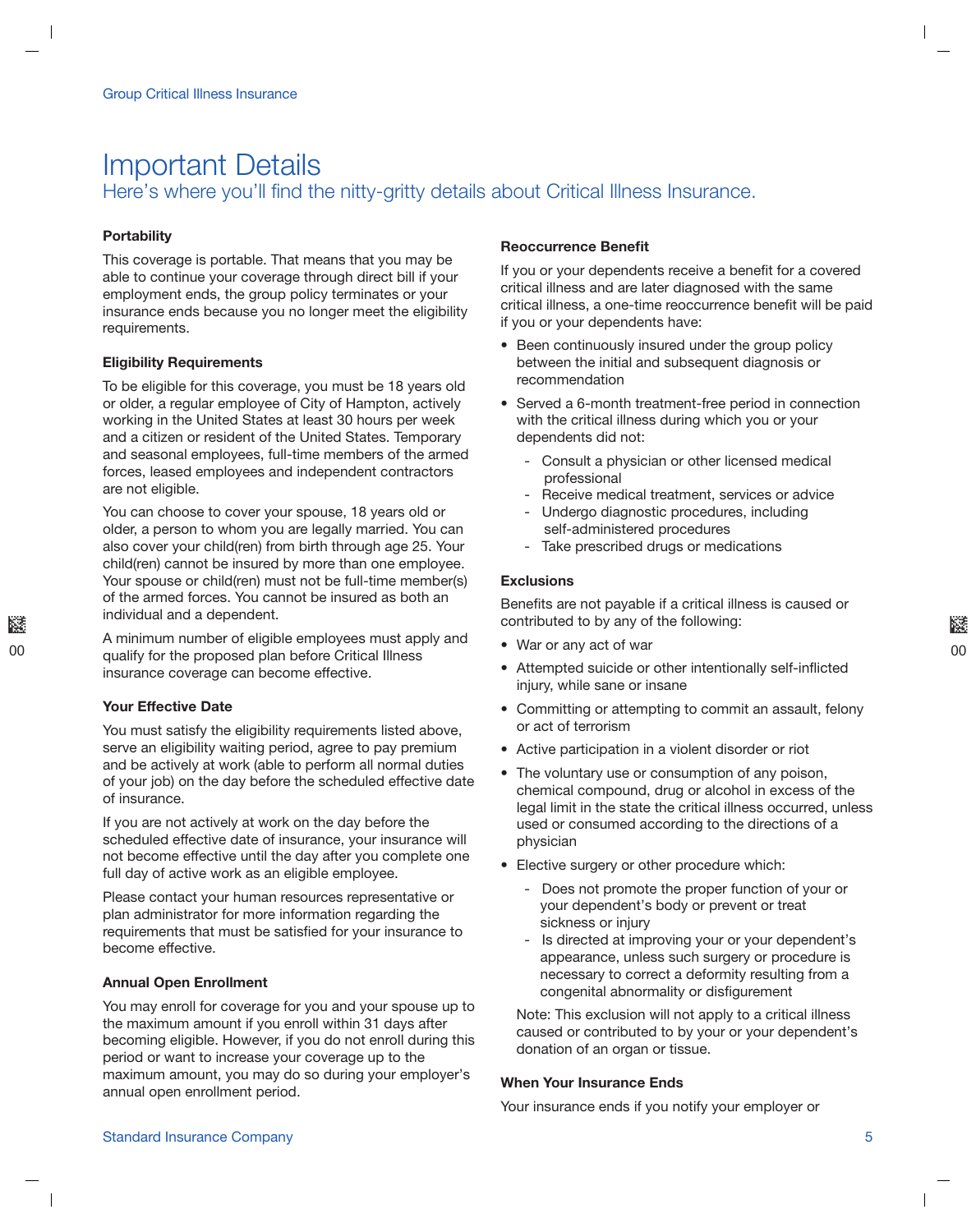policyholder to terminate your coverage, you stop making premium payments, your employment terminates, you cease meeting the member definition or the group policy terminates.

Child and spouse insurance ends when your insurance ends, they cease to meet the definition of child or spouse, you stop making premium payments for spouse insurance, spouse or child insurance is no longer offered under the group policy or the group policy terminates.

#### **Group Insurance Certificate**

If coverage becomes effective and you become insured, you will receive a group insurance certificate containing a detailed description of the insurance coverage, including the definitions, exclusions, limitations, reductions and terminating events. The controlling provisions will be in the group policy. The information present in this summary does not modify the group policy, certificate or the insurance coverage in any way.

#### **About Standard Insurance Company**

For more than 100 years, we have been dedicated to our core purpose: to help people achieve financial well-being and peace of mind. Headquartered in Portland, Oregon, The Standard is a nationally recognized provider of group employee benefits. To learn more about products from The Standard, visit us at www.standard.com.

The Standard is a marketing name for StanCorp Financial Group, Inc. and subsidiaries. Insurance products are offered by Standard Insurance Company of Portland, Oregon, in all states except New York. Product features and availability vary by state and are solely the responsibility of Standard Insurance Company.

This is a limited benefit policy.

GP0614-CI

Standard Insurance Company<br>1100 SW Sixth Avenue Portland OR 97204

www.standard.com

SI 17616-D-VA-760669 (10/21) 6933885-764470